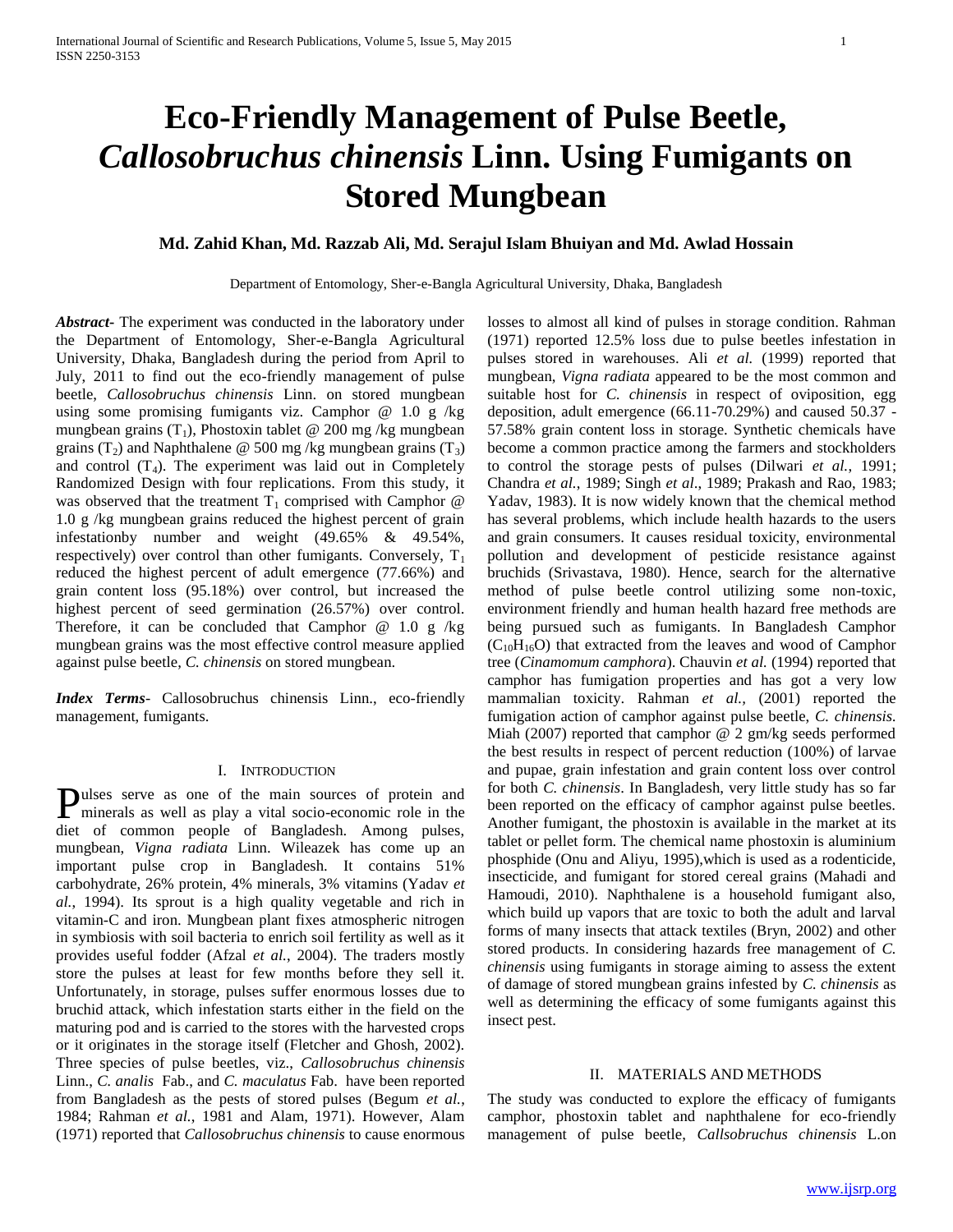stored mungbean grain in the laboratory under the Department of Entomology, Sher-e-Bangla Agricultural University, Dhaka, Bangladesh during the period of April, 2011 to July, 2011. The experiment was laid out in the ambient condition of the laboratory considering Completely Randomized Design (CRD) and the experiment was replicated four times for each treatment. Each of three fumigants was treated as an individual treatment. One kg of mungbean grains for each of the treatment was kept in plastic pot covered with lead. Camphor was applied at the rate of 1.0 g /kg mungbean grains, Phostoxin tablet was applied at the rate of 200 mg /kg mungbean grains and Naphthalene was applied at the rate of 500 mg /kg mungbean grains. Besides these fumigants, one untreated control was also considered. The experiment was replicated four times for each of the treatments. The hundred pairs of adult pulse beetle, *C. chinensis* Linn. were released in the mungbean grains kept in all plastic containers, which were then covered with their lids and preserved in ambient temperature of the laboratory up to 120 days after insect release (DAIR) for recording data. The data on grain infestation by number and weight, adult emergence, grain content loss, and seed germinations were recorded. The data were collected and recorded at 20 days intervals started from 20 DAIR and continued up to 120 DAIR. The percent grain infestation and percent reduction of grain infestation over control were then calculated using the following formulae (Khosla, 1997):

$$
\% \text{ grain infestation} = \frac{\text{Number of infested grains}}{\text{Number of total grains observed}}
$$

% reduction of grain infestation over  $X_2 - X_1$ control =  $\frac{2}{X_2}$  x 100

Where,  $X_1$  = Mean value of treated pot,  $X_2$  = Mean value of untreated pot

# III. RESULTS AND DISCUSSION

The study was conducted to find out the efficacy of some promising fumigants viz. camphor, phostoxin tablet and naphthalene for eco-friendly management of pulse beetle, *Callosobruchus chinensis* Linn. infesting mungbean in the laboratory under the Department of Entomology at Sher-e-Bangla Agricultural University, Dhaka, Bangladesh during the period from April, 2011 to July, 2011. The findings of the study have been interpreted and discussed under the following subheadings:

## **Effect of fumigants on grain infestation by number**

 $\frac{10}{\text{Number of total grains observed}}$  by T<sub>2</sub> (28.51%). More or less similar trends of results were also The significant variations were observed among different fumigant based management practices in terms of percent grain infestation by number throughout the storing period starting from 20 to 120 (DAIR) considering 20 days interval during the management of pulse beetle, *C. chinensis* on mungbean. In case of 20 DAIR, the highest grain infestation by number (45.73%) was recorded in  $T_4$  comprised of untreated control, which was statistically different from all other treatments followed by  $T_3$ (31.57%) comprised of napthlene (Table I). On the other hand, the lowest grain infestation by number (20.29%) was recorded in  $T_1$ . In case of 40 DAIR, the highest grain infestation by number  $(51.40%)$  was recorded in T<sub>4</sub> comprised of untreated control, which was statistically different from all other treatments followed by  $T_3$  (32.04%) (Table I). On the other hand, the lowest grain infestation (22.59%) was recorded in  $T_1$  (36.79%) followed recorded in case of 60, 80, 100 and 120 DAIR in terms of percent grain infestation by number. Considering the mean grain infestation by number, the highest grain infestation (51.81%) was recorded in T<sub>4</sub>, which was statistically different from all other treatments followed by  $T_3$  (34.77%). On the other hand, the lowest grain infestation (26.09%) was recorded in  $T_1$  followed by  $T<sub>2</sub>$  (29.47%). In case of grain infestation reduction over control, the highest reduction (49.65%) was recorded in  $T_1$  followed by  $T<sub>2</sub>$  (43.13%). On the other hand, the lowest grain infestation reduction (32.89%) was recorded in  $T_3$ .

| Table I: Effect of fumigants on the mungbean grain infestation by number aganist C. chinensisduring April to July, 2011 |  |
|-------------------------------------------------------------------------------------------------------------------------|--|
|-------------------------------------------------------------------------------------------------------------------------|--|

|                   |        | % Grain infestation by number |         |         |                 |                 |             |              |
|-------------------|--------|-------------------------------|---------|---------|-----------------|-----------------|-------------|--------------|
| <b>Treatments</b> | 20     | <b>40 DAIR</b>                | 60 DAIR | 80 DAIR | <b>100 DAIR</b> | <b>120 DAIR</b> | <b>Mean</b> | reduction    |
|                   | *DAIR  |                               |         |         |                 |                 |             | over control |
| $\mathbf{T}$      | 20.29d | 22.59d                        | 24.63d  | 29.28c  | 29.76c          | 29.98c          | 26.09d      | 49.65        |
| $T_{2}$           | 27.80c | 28.51c                        | 29.45c  | 30.17c  | 30.23c          | 30.63c          | 29.47c      | 43.13        |
| T.                | 31.57b | 32.04b                        | 33.17b  | 35.98b  | 37.12b          | 38.74b          | 34.77b      | 32.89        |
|                   | 45.73a | 51.40a                        | 52.17a  | 52.58a  | 53.05a          | 55.93a          | 51.81a      | $- -$        |
| $LSD_{(0.05)}$    | 1.37   | 1.01                          | 1.32    | 2.06    | 1.58            | 1.62            | 1.99        | $- -$        |
| $CV(\% )$         | 2.12   | 2.38                          | 3.20    | 3.22    | 3.04            | 3.15            | 3.27        | $- -$        |

\*DAIR= Days after insect release. Figures in a column accompanied by similar letter(s) do not differ significantly at 0.05 level of probability as per DMRT. [T<sub>1</sub>=Camphor @ 1 g/kg mungbean grain, T<sub>2</sub>=Phostoxin @ 200 mg/kg mungbean grain, T<sub>3</sub>=Napthlene @ 500 mg/kg mungbean grain,  $T_4$ = Untreated control]

From the above findings it was revealed that among three fumigant based treatments, the  $T_1$  comprised of camphor  $@1$ 

g/kg mungbean grain performed as the best treatment, which reduced the highest grain infestation (49.65%) over control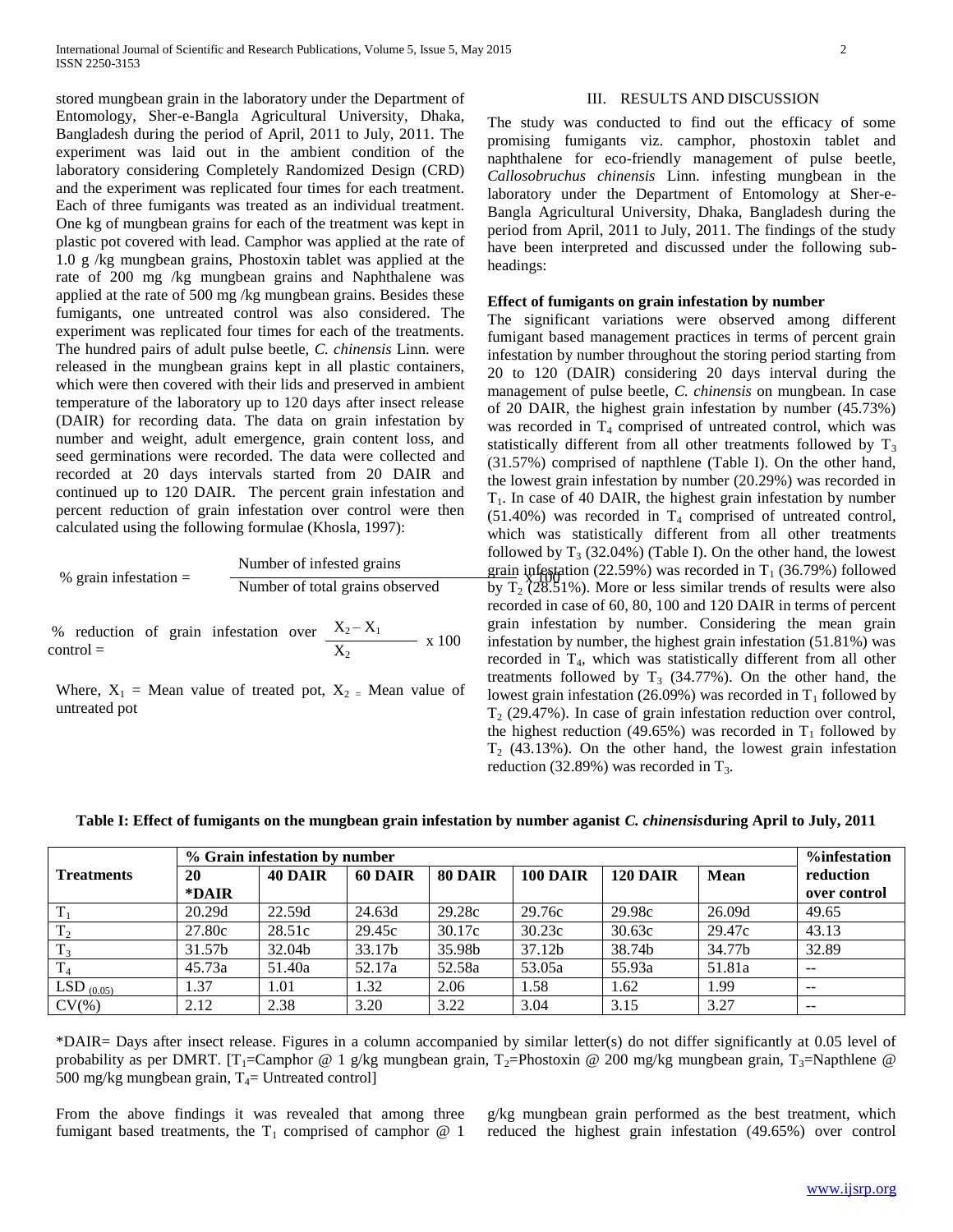followed by  $T_2$  (43.13%) comprised of phostoxin @ 200 mg/kg grain. On the other hand, the lowest grain infestation reduction over control (32.89%) was achieved in  $T_3$  comprised of napthalene @ 500 mg/kg grain. The order of efficacy of different fumigants against *C. chinensis* in terms of grain infestation reduction by number is  $T_1 > T_2 > T_3$ . Another findings obtained by Ahmed *et al*. (2006) was similar. They experimented in mungbean seeds and were stored for two years in different containers with two types of chemicals (naphthalene and camphor) and two types of indigenous materials (sand and neem leaf powder). They observed that camphor provided better protection than other materials for all the containers and storage period.

## **Effect of fumigants on grain infestation by weight**

The significant variations were observed among different fumigants based management practices in terms of grain infestation by weight throughout the storing period starting from 20 to 120 DAIR considering 20 days interval during the management of pulse beetle, *C. chinensis* on mungbean. In case of 20 DAIR, the highest grain infestation was recorded in  $T_4$ (42.08%) which was statistically different from all other treatments followed by  $T_3$  (31.25%) (Table II). On the other hand, the lowest grain infestation (19.17%) was recorded in  $T_1$ . In case of 40 DAIR, the highest grain infestation by weight (43.75%) was recorded in  $T_4$  which was statistically different from all other treatments followed by  $T_3$  (32.92%) (Table II). On the other hand, the lowest grain infestation was recorded in  $T_1$ (20.00%). More or less similar trends of results were also recorded in case of 60, 80, 100 and 120 DAIR in terms of percent grain infestation by weight. Considering the mean grain infestation by weight, the highest grain infestation (46.11%) was recorded in T<sub>4</sub>, which was statistically different from all other treatments followed by  $T_3$  (34.86%). On the other hand, the lowest grain infestation was recorded in  $T_1$  (23.27%). In case of grain infestation reduction over control, the highest reduction (49.54%) was recorded in  $T_1$  followed by  $T_2$  (26.80%). On the other hand, the lowest grain infestation reduction (24.40%) over control was recorded in  $T_3$ .

**Table II: Effect of fumigants on the mungbean grain infestation by weight aganist** *C. chinensis* **during April to July, 2011**

|                  | % Grain infestation by weight |                   |                   |         |                   |                 |             | %infestation                          |
|------------------|-------------------------------|-------------------|-------------------|---------|-------------------|-----------------|-------------|---------------------------------------|
| <b>Treatment</b> | 20                            | <b>40 DAIR</b>    | 60 DAIR           | 80 DAIR | <b>100 DAIR</b>   | <b>120 DAIR</b> | <b>Mean</b> | reduction<br>over                     |
|                  | *DAIR                         |                   |                   |         |                   |                 |             | control                               |
|                  | 19.1d                         | 20.0c             | 22.5c             | 25.00c  | 26.2c             | 26.67c          | 23.27c      | 49.54                                 |
| $T_2$            | 26.6c                         | 31.6b             | 32.5 <sub>b</sub> | 36.25b  | 37.5 <sub>b</sub> | 37.92b          | 33.75b      | 26.80                                 |
| $T_3$            | 31.2 <sub>b</sub>             | 32.9 <sub>b</sub> | 33.3 <sub>b</sub> | 35.00b  | 38.3b             | 38.33b          | 34.86b      | 24.40                                 |
|                  | 42.0a                         | 43.7a             | 45.8a             | 47.08a  | 47.9a             | 50.00a          | 46.11a      | $\sim$ $\sim$                         |
| LSD $(0.05)$     | 1.15                          | 1.68              | 1.88              | 1.49    | 2.01              | 1.81            | 1.65        | $ -$                                  |
| $CV(\% )$        | 3.22                          | 3.62              | 3.29              | 2.55    | 3.23              | 2.86            | 3.85        | $\hspace{0.05cm}$ – $\hspace{0.05cm}$ |

\*DAIR= Days after insect release. Figures in a column accompanied by similar letter(s) do not differ significantly at 0.05 level of probability as per DMRT. [T<sub>1</sub>=Camphor @ 1 g/kg mungbean grain, T<sub>2</sub>=Phostoxin @ 200 mg/kg mungbean grain, T<sub>3</sub>=Napthlene @ 500 mg/kg mungbean grain,  $T_4$ = Untreated control]

From the above findings it was revealed that among three fumigant based treatments,  $T_1$  comprised of camphor @ 1 g/kg grain performed as the best treatment, which reduced the highest grain infestation (49.54%) over control followed by  $T_2$  (26.80%) comprised of phostoxin tablet @ 200 mg/kg grain. On the other hand, the lowest grain infestation reduction (24.40%) over control was achieved by  $T_3$  comprised of napthlene @ 500 mg/kg mungbean grain. The order of efficacy of different fumigants against *C. chinensis* in terms of grain infestation reduction by weight is  $T_1 > T_2 > T_3$ . Ahmed *et al.* (2006) found similar findings in mungbean seeds taht were stored for two years in different containers with two types of chemicals (naphthalene and camphor) and two types of indigenous materials (sand and neem leaf powder). They observed that camphor provided better protection than other materials for all the containers and storage period.

# **Effect of fumigants on the adult emergence of** *C. chinensis*

The significant variations were observed among different fumigant based management practices in terms of adult emergence by number throughout the storing period starting from 40 to 120 DAIR considering 20 days interval during the

management of pulse beetle, *C. chinensis* on mungbean. In case of 40 DAIR, the highest number of adult emergence was recorded in  $T_4$  (3.67/10 infested seed) which was statistically different from all other treatments followed by  $T_3$  (0.67/10) infested seed) (Table III). On the other hand, no adult was emerged from  $T_1$  (0.00/10 infested seed) and  $T_2$  (0.00/10 infested seed).In case of 60 DAIR, the highest number of adult emergence  $(6.00/10$  infested seed) was recorded in T<sub>4</sub> which was statistically different from all other treatments followed by  $T_3$  (1.00/10) infested seed) (Table III). On the other hand, the lowest number of adult emergence was recorded in  $T_1$  (0.33/10 infested seed). More or less similar trends of results were also recorded in case of 60, 80, 100 and 120 DAIR in terms of adult emergence by number of pulse beetle during its management.Considering the mean adult emergence, the highest number of adult emergence  $(6.27/10$  infested seed) was recorded in T<sub>4</sub>, which was statistically different from all other treatments followed by  $T_3$ (1.73/10 infested seed). On the other hand, the lowest number of adult emergence was recorded in  $T_1$  (1.40/10 infested seed). In case of adult emergence reduction over control, the highest reduction (77.66%) was recorded in  $T_2$  followed by  $T_1$  (74.47%).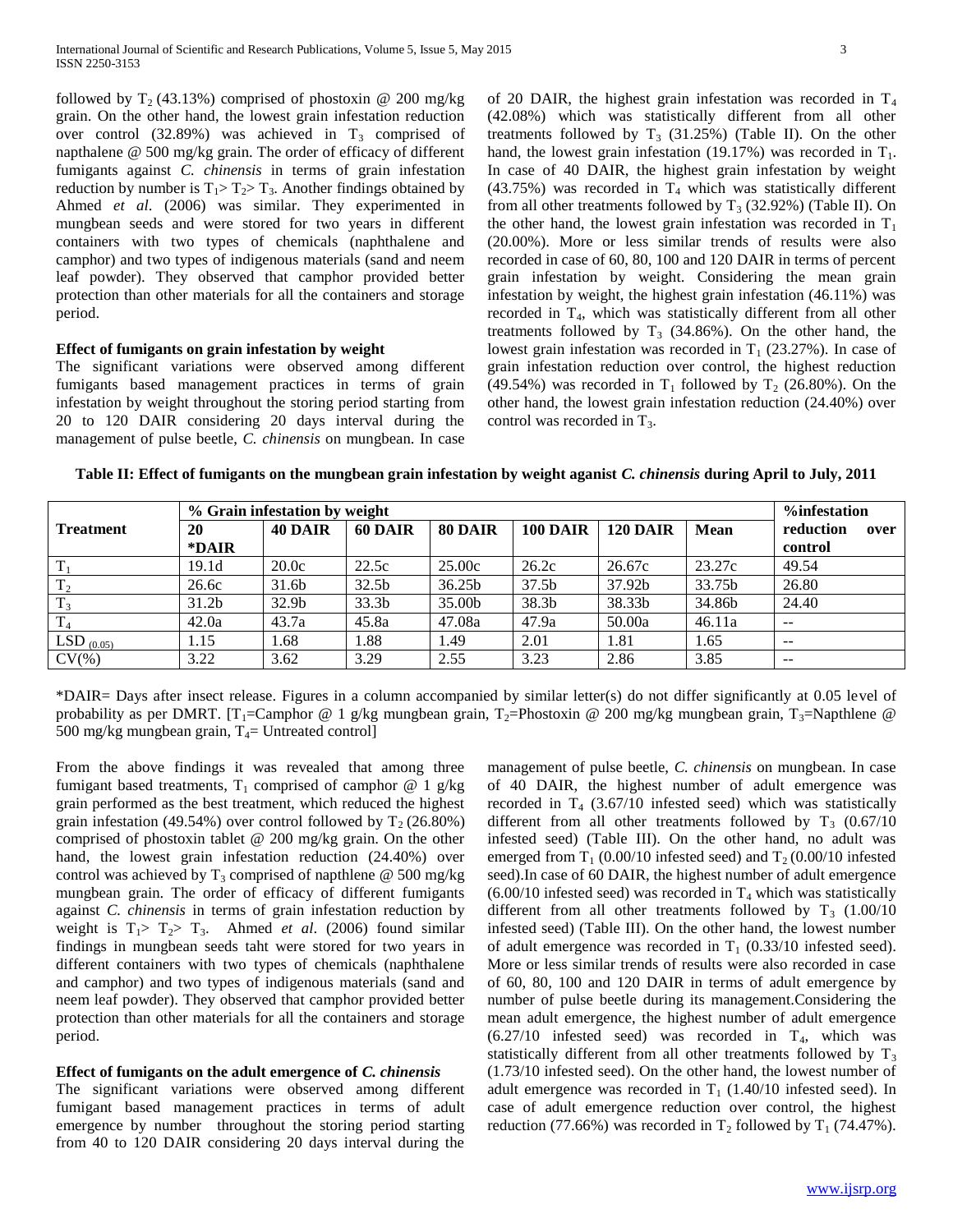On the other hand, the lowest adult emergence reduction  $(72.37%)$  was recorded in T<sub>3</sub>.

| Adult emergence (No./10 infested seeds) |                   |                  |                   |                   |                   |             | <b>%reduction</b><br>over |
|-----------------------------------------|-------------------|------------------|-------------------|-------------------|-------------------|-------------|---------------------------|
| <b>Treatment</b>                        | 40                | 60               | 80                | <b>100 DAIR</b>   | <b>120 DAIR</b>   | <b>Mean</b> | control                   |
|                                         | *DAIR             | <b>DAIR</b>      | <b>DAIR</b>       |                   |                   |             |                           |
| $T_1$                                   | 0.00c             | 0.33c            | 0.67d             | 2.33 <sub>b</sub> | 3.67 <sub>b</sub> | 1.40c       | 77.66                     |
| T <sub>2</sub>                          | 0.00c             | 0.33c            | 1.67 <sub>b</sub> | 2.33 <sub>b</sub> | 3.67 <sub>b</sub> | 1.60b       | 74.47                     |
| $T_3$                                   | 0.67 <sub>b</sub> | .00 <sub>b</sub> | 1.33c             | 2.33 <sub>b</sub> | 3.33c             | 1.73b       | 72.37                     |
| $T_{4}$                                 | 3.67a             | 6.00a            | 6.67a             | 7.33a             | 7.67a             | 6.27a       | $- -$                     |
| LSD $(0.05)$                            | 0.03              | 0.08             | 0.07              | 0.09              | 0.08              | 0.18        | $- -$                     |
| $CV(\% )$                               | 2.67              | 3.34             | 3.23              | 3.66              | 3.11              | 3.25        | $\overline{\phantom{m}}$  |

# **Table III: Effect of fumigants on adult emergence during 40 days after insect release to 120 days after insect release of** *C. chinensis*

\*DAIR= Days after insect release. Figures in a column accompanied by similar letter(s) do not differ significantly at 0.05 level of probability as per DMRT. [T<sub>1</sub>=Camphor @ 1 g/kg mungbean grain, T<sub>2</sub>=Phostoxin @ 200 mg/kg mungbean grain, T<sub>3</sub>=Napthlene @ 500 mg/kg mungbean grain,  $T_4$ = Untreated control]

From the above findings it was revealed that among three fumigant based treatments, the  $T_1$  comprised of camphor  $@1$ g/kg mungbean grain performed as the best treatment, which reduced the highest adult emergence by number (77.66%) over control followed by  $T_2$  (74.47%) comprised of phostoxin @ 200 mg/kg grain. On the other hand, the lowest adult emergence reduction over control (72.37%) was achieved by  $T_3$  comprised of napthalene @ 500 mg/kg grain. The order of efficacy of

different fumigants against *C. chinensis* in terms of adult emergence reduction is  $T_1 > T_2 > T_3$ . Similar finding was found by Latif *et al*. (2005) in case of rice weevil, *Sitophilus oryzae* Linn. (Curculionidae: Coleoptera) in parboiled polished rice grains against camphor and they found that there exists a very sharp difference. The  $LD_{50}$  camphor against adult, egg, larva and pupa was the lowest.

# **Effect of fumigants on the grain content loss**

Percent (%) grain content loss was also significantly varied among different fumigants applied against pulse beetle, *C. chinensis* during its management.

| <b>Treatment</b> | % grain content loss by weight | % grain content loss reduction over control |
|------------------|--------------------------------|---------------------------------------------|
| $T_1$            | 2.33c                          | 95.18                                       |
| T <sub>2</sub>   | 3.00 <sub>b</sub>              | 93.79                                       |
| $T_3$            | 3.00 <sub>b</sub>              | 93.79                                       |
| T <sub>4</sub>   | 48.33a                         | $- -$                                       |
| LSD $_{(0.05)}$  | 0.06                           | $- -$                                       |
| $CV(\% )$        | 3.12                           | $- -$                                       |

**Table IV: Effect of fumigants on mungbean grain content loss during 120 days after insect release of** *C. chinensis*

Figures in a column accompanied by similar letter(s) do not differ significantly at 0.05 level of probability as per DMRT.  $[T_1=Camphor @ 1 g/kg mungbean grain, T_2=Phostoxin @ 200 mg/kg mungbean grain, T_3=Napthlene @ 500 mg/kg mungbean grain,$  $T_4$ = Untreated control]

After the completion of the experiment (i.e. at 120 DAIR), it was observed that the highest grain content loss was achieved by  $T_4$ (48.33%), which was statistically different from all other treatments followed by  $T_2$  (3.00%) (Table IV). On the other hand, the lowest grain content loss  $(2.33%)$  was observed in  $T_1$ . In case of grain content loss reduction over control, the highest reduction (95.18%) was recorded in  $T_1$ , which was more or less similar but significant with other two fumigants such as  $T_2$ (93.79) and  $T_3$  (93.79). From the above findings it was revealed that among three fumigant based treatments, the  $T_1$  comprised of camphor @ 1 g/kg grain performed as the best treatment, which reduced the highest grain content loss (95.18%) over control. On

the other hand, the lowest grain content loss reduction over control (93.79%) was achieved by  $T_2$  comprised of phostoxin tablet @ 200 mg/kg grain. The order of efficacy of different fumigants against *C. chinensis* in terms of grain content loss reduction is  $T_1 > T_2$ ,  $T_3$ . The better performance from camphor under the present study might be due to cause of its chemical action which is comparatively better than the others against pulse beetle in mungbean and gave ultimately the best results. Here camphor effectively reduced the pulse beetle infestation and that causes reduced grain content loss.

### **Effect of fumigants on germination of mungbean seed**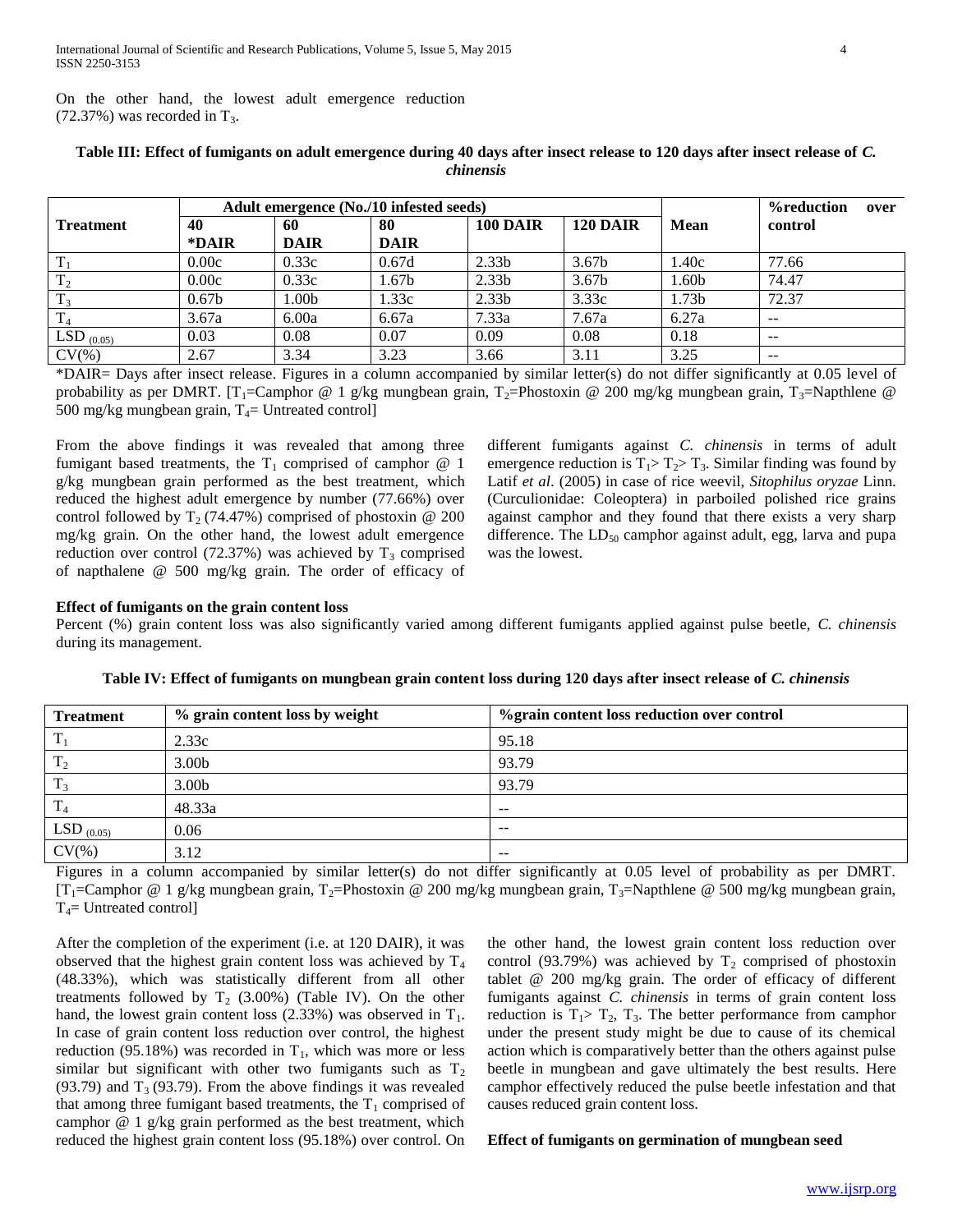The significant variations were also observed among three fumigant based management practices in terms of percent seed germination throughout the storing period starting from 20 to 120 DAIR considering 20 days interval during the management of pulse beetle, *C. chinensis* on mungbean. In case of 20 DAIR, the maximum seed germination was recorded in  $T_1$  (94.67%) which was statistically identical with all other treatments (Table V). On the other hand, the lowest seed germination in  $T_4$  (84.67%).In case of 40 DAIR, the maximum seed germination (94.00%) was observed in  $T_1$  which was statistically different from all other treatments followed by  $T_2$  (92.67%) (Table V). On the other hand, the lowest seed germination was recorded in  $T_4$  (77.33%). More or less similar trends of results were also recorded in case of 60, 80, 100 and 120 DAIR in terms of percent mungbean seed germination.

**Table V: Effect of fumigants on the germination of mungbean during 20 days after insect release to 120 days after insect release of** *C. chinensis*

|                  | % seed germination |         |         |                   |                   |                 |             |                  |
|------------------|--------------------|---------|---------|-------------------|-------------------|-----------------|-------------|------------------|
| <b>Treatment</b> | $20 * DAIR$        | 40 DAIR | 60 DAIR | 80 DAIR           | <b>100 DAIR</b>   | <b>120 DAIR</b> | <b>Mean</b> | increase<br>over |
|                  |                    |         |         |                   |                   |                 |             | control          |
| $\mathbf{T}$     | 94.6a              | 94.0a   | 93.3a   | 90.6a             | 90.0a             | 90.0a           | 92.1a       | 26.57            |
| $T_{2}$          | 94.6a              | 92.6b   | 91.3b   | 90.6a             | 90.0a             | 89.3a           | 91.4b       | 25.65            |
| $\mathbf{T}$     | 92.6b              | 91.3c   | 91.0b   | 90.0a             | 90.0a             | 87.3b           | 90.3c       | 24.20            |
| $\mathbf{T}$     | 84.6c              | 77.3d   | 73.3c   | 70.0 <sub>b</sub> | 67.3 <sub>b</sub> | 64.0c           | 72.7d       | $- -$            |
| LSD $(0.05)$     | 0.31               | 0.18    | 0.26    | 0.21              | 0.38              | 0.26            | 0.22        | $- -$            |
| $CV(\% )$        | 3.17               | 3.39    | 3.29    | 2.55              | 3.69              | 3.16            | 3.63        | $- -$            |

\*DAIR= Days after insect release. Figures in a column accompanied by similar letter(s) do not differ significantly at 0.05 level of probability as per DMRT. [T<sub>1</sub>=Camphor @ 1 g/kg mungbean grain, T<sub>2</sub>=Phostoxin @ 200 mg/kg mungbean grain, T<sub>3</sub>=Napthlene @ 500 mg/kg mungbean grain,  $T_4$ = Untreated control]

Considering the mean germination, the maximum seed germination (92.11%) was recorded in  $T_1$ , which was statistically different from all other treatments followed by  $T_2$  (91.45%). On the other hand, the lowest percent germination in  $T_4$  (72.78%). In case of increase in percent germination of mungbean seed over control, the highest increase (26.57%) was recorded in  $T_1$ followed by  $T_2$  (25.65%). On the other hand, the lowest percent germination increase  $(24.20\%)$  was recorded in  $T<sub>3</sub>$ .

From the above findings it was revealed that among three fumigant based treatments, the  $T_1$  comprised of camphor  $@1$ g/kg mungbean grain performed as the best treatment, which increased the maximum seed germination (26.57%) over control followed by  $T_2$  (25.65%) comprised of phostoxin tablet @ 200 mg/kg grain. On the other hand, the lowest grain germination increase over control (24.20%) was achieved by  $T_3$  comprised of napthlene @ 200 mg/kg grain. The order of efficacy of different fumigants in terms of seed germination increase over control is  $T_1$ >  $T_2$ >  $T_3$ . Generally seed viability is damaged with insect infection during storage condition. The better performance from camphor under the present study in terms of seed viability might be due to cause of its chemical action which is comparatively better than the others fumigant materials that were used against pulse beetle in mungbean and gave ultimately the best results. Similar findings were also found by Ahmed *et al*. (2006).

Considering the findings of the study, on stored mungbean camphor may be recommended for eco-friendly management of *Callosobruchus chinensis* Linn.

#### **REFERENCES**

[1] Afzal, M.A., Bakar, M.A., Halim, A., Haque, M.M. and Akter, M.S. (2004). Mungbean in Bangladesh. Lentil Blackgram and Mungbean Development Pilot Project, BARI, Gazipur-1701. Pub. No-23. P.60.

- [2] Ahmed, M.S., Kabir, K.H., Nahar, G., Miah, M.R.U. and Rahman, M.A. (2006). Use of different containers, chemicals and indigenous materials for the management of pulse beetles (Callosobruchus chinensis L.) in storage. Bangladesh J. Entomol. 16(2): 11-22.
- [3] Alam, M.Z. (1971). Pest of stored grains and other stored products and their control. The Agriculture Information Service, Publ. Dhaka-61.
- [4] Ali, M.R., Rahman, M.M., Rahman, M.M., Ali, M. and Quamruzzaman, A.K.M. (1999). Studies on the host preference of pulse beetle, Callosobruchus chinensis Linn. to different pulses. J. Agric. Edu. Tech. 2(2): 139-144.
- [5] Begum, A., Debnath, S.K. and Seal, D.R. (1984). Studies on the food, temperature and humidity on the fecundity and development of Callosobruchus chinensis Fab. (Coleoptera: Bruchidae). Bangladesh J. Zool. 12(2): 71-78.
- [6] Bryn, C. (2002). Study on stored grain pests and industrial use of chemicals. Bangladesh. J. Training Develop. 16(2): 108-110.
- [7] Chandra, S., Khare, B.P. and Sharma, V.K. (1989). Efficacy of some selected fumigants on rice-weevil, Sitophilus oryzae Linn. Indian J. Agril. Res. 12(2): 79 - 84.
- [8] Dilwari,V. K.,D.G. Dhaluiwal and M.S. Mahal. 1991. Taxicity of allylisothiocyanate to rice moth. Sitotrotoga cerealella Linn. J. Insect. Sci. 4(1):101-102.
- [9] Fletcher, T.B and Ghosh, C.C. (2002). Stored grain pests. Rep. Proc. 3rd Ent. Meeting, Pusa, New Delhi, pp. 712-716.
- [10] Khosla, R.K. (1997). Techniques for assessment of loses due to pest and diseases of rice. Indian J. Agric. Sci. 47(4): 171-174.
- [11] Latif, M.A., Rahman, M.M. and Alam, M.Z. (2005). Fumigation toxicity of camphor against different developmental stages of Sitophilus uryzue Linn. in rice. Bangladesh J. Entomol. 15(1). 37-44.
- [12] Mahadi, M.R. and Hamoudi, R.F. (2010). Effect of some plant oil on the control of cowpea weevil, Callosobruchus maculatus F. (Coleoptera: Bruchidae). J. Agric. Water Reso. Res. 3(2): 104-110.
- [13] Miah, M.A. (2007). Resistance source(s) among different varities against pulse beetles their alternative management. M.S. Thesis, Department of Entomology, Sher-e-Bangla Agricultural University, Dhaka-1207, Bangladesh. P. 82.
- [14] Onu, I. and Aliyu, M. (1995). Evaluation on nature of damage and control of Callosobruchus spp. (F). for stored cereal grains. International J. Pest Manage. 41(3): 143-145.